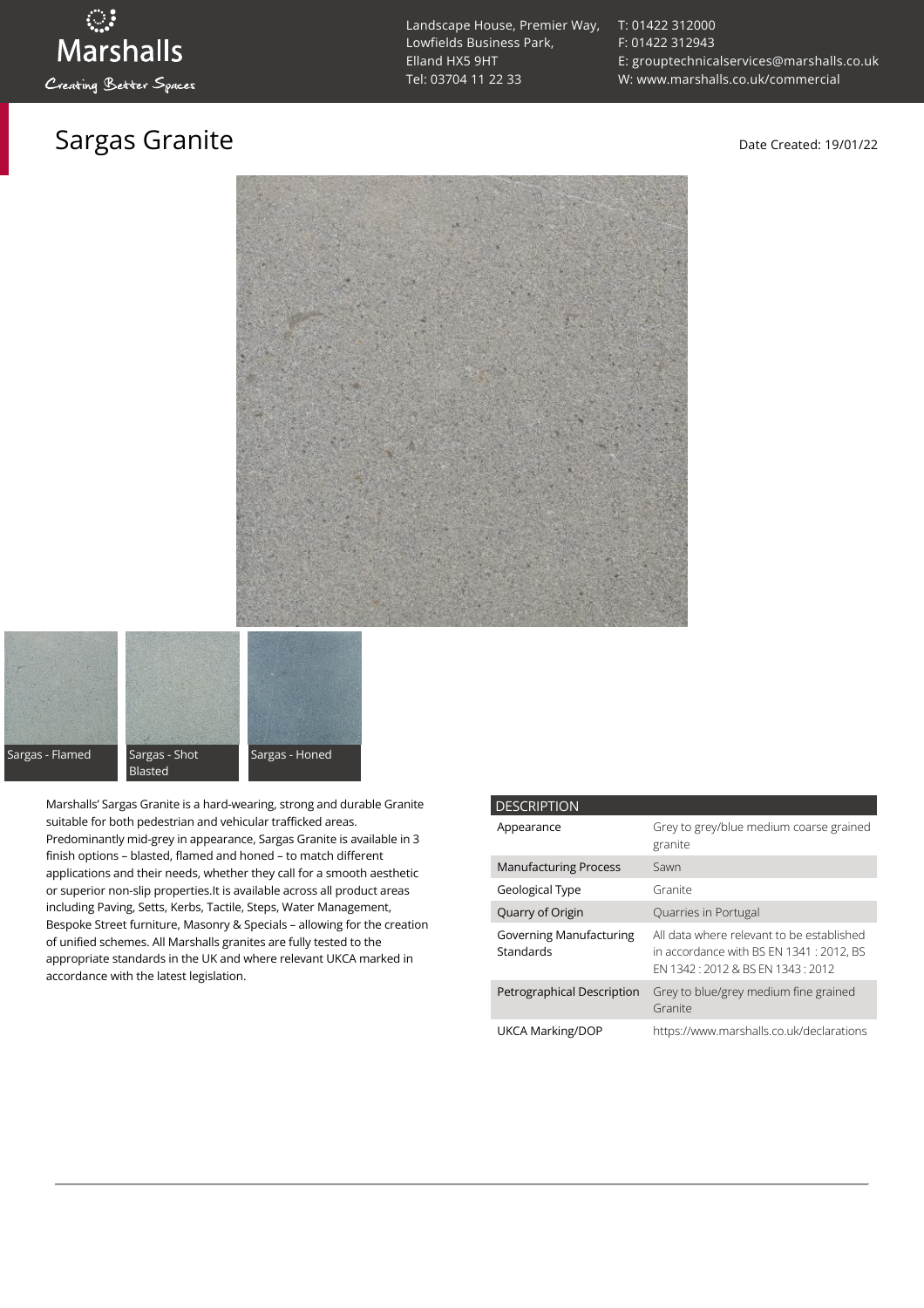## Sargas Granite Date Created: 19/01/22

| PHYSICAL PROPERTIES<br>Work Dimensions (mm) | 450 x 450 x 50<br>450 x 900 x 50<br>600 x 600 x 50<br>600 x 900 x 50<br>200 x 100 x 50<br>300 x 100 x 50<br>300 x 150 x 50<br>300 x 200 x 50<br>450 x 450 x 60<br>450 x 900 x 60<br>600 x 600 x 60<br>600 x 900 x 60<br>200 x 100 x 60<br>300 x 100 x 60<br>300 x 150 x 60<br>300 x 200 x 60<br>450 x 450 x 70<br>450 x 900 x 70<br>600 x 600 x 70<br>600 x 900 x 70<br>200 x 100 x 70<br>300 x 100 x 70 |
|---------------------------------------------|----------------------------------------------------------------------------------------------------------------------------------------------------------------------------------------------------------------------------------------------------------------------------------------------------------------------------------------------------------------------------------------------------------|
| Abrasion Resistance (mm)                    | 300 x 200 x 70<br>15.5mm (Mean value to EN 14157:<br>2004 (Hev = 17mm))                                                                                                                                                                                                                                                                                                                                  |
| Durability (Freeze-thaw)                    | 20.2/21.5 MPa (Mean values to EN<br>12371:2006)                                                                                                                                                                                                                                                                                                                                                          |
| <b>Material Density</b>                     | 2720 kg/m <sup>3</sup> (Mean value to EN<br>1936 : 2006)                                                                                                                                                                                                                                                                                                                                                 |
| Open Porosity (%)                           | 0.4% (Mean value to EN 1936 :<br>2006)                                                                                                                                                                                                                                                                                                                                                                   |
| Compressive Strength (MPa)                  | 131 MPa (Mean value to EN 1926 :<br>2006 (Lev = 122 MPa))                                                                                                                                                                                                                                                                                                                                                |
| Water Absorption (%)                        | 0.22% (Mean value to EN 13755:<br>2002 (Hev = 0.24%))                                                                                                                                                                                                                                                                                                                                                    |
| Transverse/FlexuralSplit/Breaking           | 18.92 MPa (Mean value to EN<br>12372: 2006 (Lev = 15.84 MPa))                                                                                                                                                                                                                                                                                                                                            |

### TEXTURE SPECIFIC PROPERTIES

|                                     | Flamed | Honed | Blasted |
|-------------------------------------|--------|-------|---------|
| Light Reflectance Value<br>(LRV)    | 30.78  | 26.82 | 29.37   |
| Surface Roughness<br>$(Rz-µm)$      | 54.79  | 15.67 | 59.22   |
| Slip Resistance<br>(BS 14231) (Dry) | 87     | 70    | 89      |
| Slip Resistance<br>(BS 14231) (Wet) | 79     | 48    | 80      |

Landscape House, Premier Way, Lowfields Business Park, Elland HX5 9HT [Tel: 03704 11 22 33](tel:03704112233)

[T: 01422 312000](tel:01422%20312000) [F: 01422 312943](tel:01422%20312943) [E: grouptechnicalservices@marshalls.co.uk](mailto:grouptechnicalservices@marshalls.co.uk) [W: www.marshalls.co.uk/commercial](https://www.marshalls.co.uk/commercial)

| <b>MANUFACTURING</b>       |                                                                                                                                                                |
|----------------------------|----------------------------------------------------------------------------------------------------------------------------------------------------------------|
| Materials Control          | UKCA Marked to BS EN 1341 Paving                                                                                                                               |
| <b>SUSTAINABILITY</b>      |                                                                                                                                                                |
| <b>ERI Score</b>           | Our Score: 4.2<br>Cluster Score: 3.6                                                                                                                           |
| <b>FURTHER INFORMATION</b> |                                                                                                                                                                |
| Cleaning & Maintenance     | Available on request                                                                                                                                           |
| Contact Us                 | For technical information on the design,<br>specification and construction when<br>utilising the product, contact Group<br>Technical Services on 0370 411 2233 |